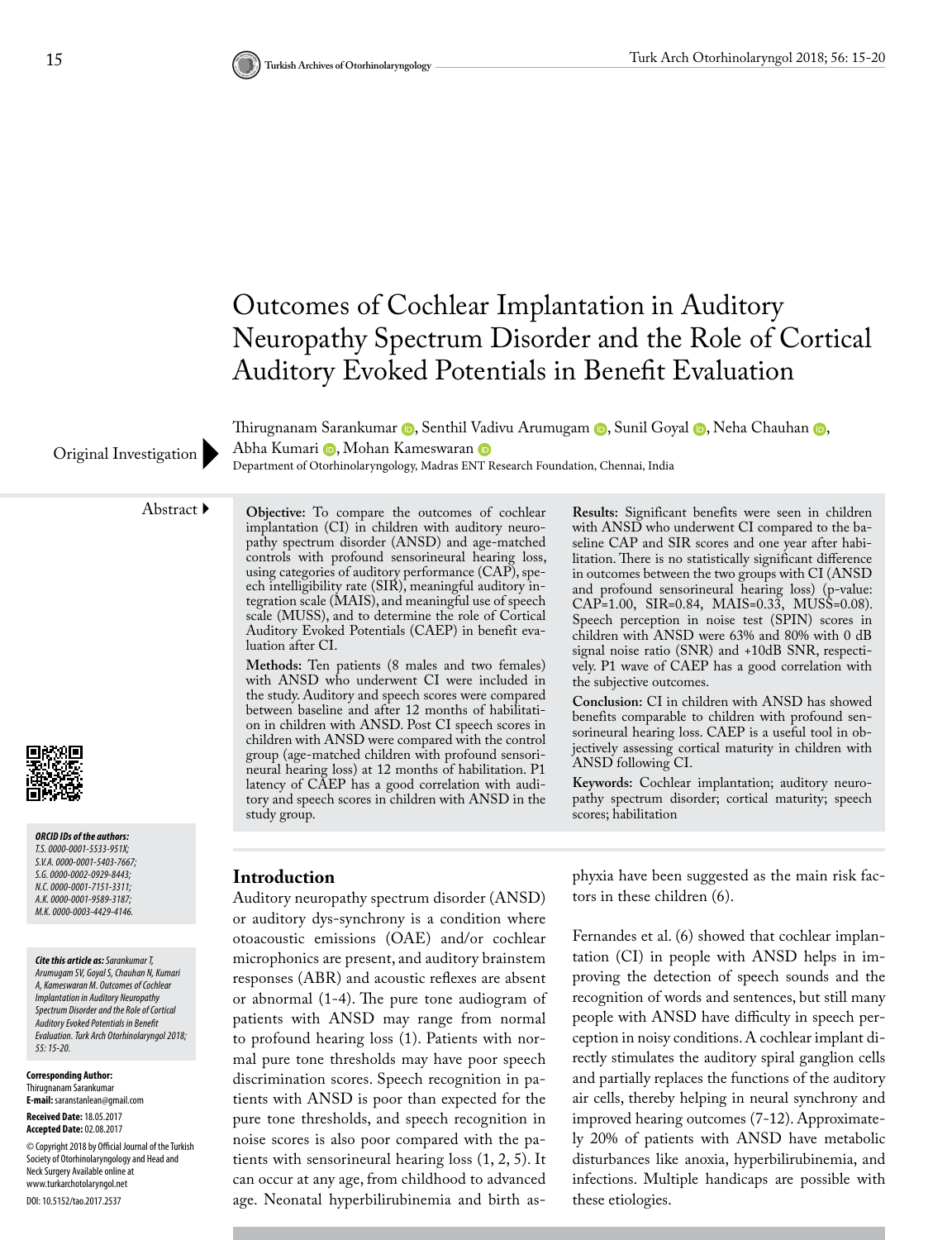Habilitation after CI and behavioral assessments are difficult in these patients. Objective evaluation like cortical auditory evoked potentials (CAEP) would be of benefit in assessing the outcome after CI in these children. Previously, CAEP have been used in estimating the hearing threshold of patients with sensorineural hearing loss and of those with ANSD (13).

The aim of our study is to analyze the outcomes of CI in patients diagnosed with ANSD and to compare the outcomes with age-matched control group (children with profound sensorineural hearing loss who underwent CI), and to determine the role of CAEP in evaluating the benefits of CI in patients with ANSD.

## **Methods**

Our study is a retrospective one conducted in patients who received a CI between 2012 and 2014. The patients were selected from the cochlear implantation database maintained at our institution. The ethical committee of our institution has reviewed and approved the study (Reference number-MERF/ EC-JUL.15/03). Informed consent was obtained from all the patients or their legal guardians included in the study group. Patients with ANSD who underwent CI between 2012 and 2014 were included. Patients with severe inner ear malformations on imaging and incomplete habilitation after CI were excluded.

All patients who underwent CI were enrolled in the one year habilitation training (2 classes per week) in our institution training center. Fourteen patients who were diagnosed with ANSD underwent CI from 2012 to 2014. One child with severe inner ear malformation i.e., Michel's deformity with hypoplastic cochlear nerve on the left side, and Mondini deformity on right side, was excluded. Three patients did not complete the habilitation training citing personal reasons and were excluded from the study. The remaining 10 patients were included in the study group. The demographic and clinical details of 10 patients are described in Table 1.

The control group was selected from the CI database from our institute. Ten age-matched children with profound sensorineural hearing loss who underwent CI between 2012 and 2014 with normal inner ear anatomy were randomly selected as controls.

#### **Categories of auditory performance (CAP)**

Categories of auditory performance (CAP) is used to measure the auditory performance of a child after CI (14). The scores range from 0 to 7; they represent the hierarchical scale of auditory perceptive ability and are described in Table 2.

#### **Speech intelligibility rate (SIR)**

Speech intelligibility rate (SIR) is used to measure the speech intelligibility of a child with implantation by quantifying their everyday spontaneous speech in real-life situations (15). SIR has five categories and is described in Table 3.

The parents were interviewed with questions based on different real-life situations involving the child. The child's auditory and speech production behavioral information was obtained, and meaningful auditory integration scale (MAIS) and meaningful use of speech scale (MUSS) scores were recorded.

Baseline CAP and SIR scores recorded immediately after implantation were compared with scores recorded after one year of habilitation. After completing one year of habilitation, CAP, SIR, MAIS, and MUSS scores were recorded and compared with those of age-matched children with profound sensorineural hearing loss who underwent CI (control group).

#### **Speech perception in noise (SPIN) test**

The SPIN test was performed by measuring speech discrimination scores using phonetically balanced bisyllabic words with fixed signal noise levels [0 dB signal noise ratio (SNR), +10dB SNR] in children above three years of age. Speech stimuli were set at 40dB above the speech reception threshold. Live monitored speech stimuli and speech noise were delivered via headset through same speakers. The SPIN test

| Sr.No.         | Age<br>(Years) | Sex | Risk factor for<br>hearing loss | Imaging                            | <b>OAE</b> | <b>ABR</b> | Side  | Implant model |
|----------------|----------------|-----|---------------------------------|------------------------------------|------------|------------|-------|---------------|
| $\mathbf{1}$   | 1.5            | М   | Nil                             | Normal                             | Present    | Absent     | Right | Medel pulsar  |
| 2              | 2              | М   | Neonatal kernicterus            | Normal                             | Present    | Absent     | Right | Medel sonata  |
| 3              | $\overline{2}$ | M   | Family history                  | Bulbous internal<br>auditory canal | Present    | Absent     | Right | Medel pulsar  |
| $\overline{4}$ | 3              | M   | Neonatal jaundice               | Normal                             | Present    | Absent     | Right | Medel pulsar  |
| 5              | 3              | M   | Neonatal jaundice               | Normal                             | Present    | Absent     | Right | Medel sonata  |
| 6              | 4              | F   | Nil                             | Normal                             | Present    | Absent     | Right | AB HiRes 90K  |
|                | 5              | F   | Nil                             | Normal                             | Present    | Absent     | Right | Medel sonata  |
| 8              | 6              | M   | Nil                             | Normal                             | Present    | Absent     | Right | AB HiRes 90K  |
| 9              | 6              | M   | Nil                             | Normal                             | Present    | Absent     | Right | Medel pulsar  |
| 10             | 6              | М   | Nil                             | Normal                             | Present    | Absent     | Right | Medel sonata  |

**Table 1.** Demographic details for children with auditory neuropathy spectrum disorder who underwent cochlear implantation

OAE: otoacoustic emission; ABR: auditory brainstem response; IAC: internal auditory canal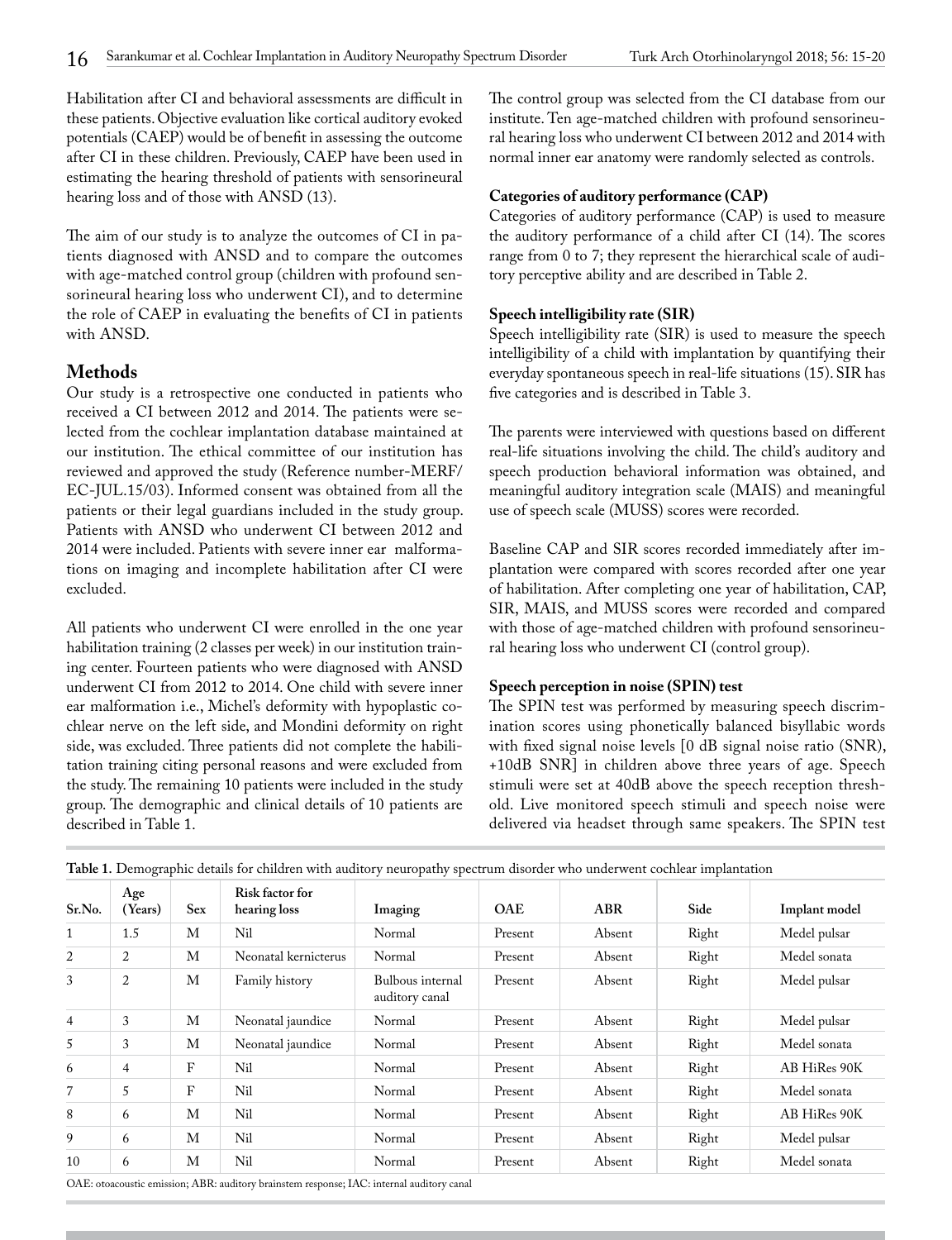was applied to all the children after completing one year of habilitation after CI.

#### **Cortical auditory evoked potentials (CAEP)**

The P1 component of CAEP has been established as a marker for assessing cortical maturity. The latency of P1 wave decreases with age from birth due to persistent auditory stimulation, and it reaches 60 ms for a middle-aged adult. The clinical implication of CAEP lies in the fact that it does not require behavioral cooperation from the child. CAEP complements other audiological tests in patients who are difficult to behaviorally analyze (16). CAEP has been in use for different purposes, such as objectively estimating hearing thresholds, hearing aid fitting in children, determining cortical maturation, and predicting behavioral outcomes in children with ANSD (17).

The procedure was conducted in a sound-treated room using standardized equipment (HEARlab H1000-ACA, 2010, USA). The electrical responses were recorded from the electrodes placed over the head. The test stimulus was a recorded speech sound /g/ which has spectral emphasis in mid-frequency (18). The presentation level is at 65 dBHL. Aided CAEPs (with CI) were recorded for all the patients in the study group after completion of one year habilitation. The different parameters inferred from CAEP are latency and amplitude of P1 and morphology of the waveform. The latency of the wave P1, which is elicited using mid-frequency speech stimulus /g/, was considered for our analysis.

#### **Statistical analysis**

Statistical analysis was performed for quantitative variables in the study using Statistical Package for Social Sciences (SPSS) for Windows (version 17.0; Chicago, IL, USA). The Wilcoxon signed-rank test and Mann-Whitney U-test were used to compare the data between same group and two different groups after intervention. The Spearman's correlation test was used to correlate the subjective and objective (P1, CAEP) outcome parameters.

## **Results**

Ten patients (8 males, 2 females) were included in the study group. The mean age of the children was 3.8 years (1.5 years to 6 years). Five patients had idiopathic etiology, four patients had history of neonatal jaundice, and one patient had birth asphyxia. Ten age-matched children (8 males, 2 females) who underwent CI for profound sensorineural hearing loss were included in the control group.

High-resolution computed tomography and magnetic resonance imaging of temporal bone, internal auditory canal, and brain were done for all the children. Out of them, nine patients showed normal inner ear and vestibulo-cochlear nerves on imaging, and one child had bulbous internal auditory canal. All 10 children in the control group showed normal inner ear and vestibulo-cochlear nerves on imaging.

Table 4 shows the CAP and SIR scores of each patient in the ANSD group at baseline and after 12 months of habilitation.

|   | No awareness of environmental sound          |
|---|----------------------------------------------|
|   | Awareness of environmental sounds            |
|   | Responds to speech sounds                    |
| 3 | Identifies environmental sounds              |
|   | Discriminates speech sounds                  |
| 5 | Understands phrases without lip reading      |
| 6 | Understands conversation without lip reading |
|   | Uses the telephone                           |
|   |                                              |

**Table 3.** Speech intelligibility rate

| Category 1 | Pre-recognizable words in spoken language                                                                                                                  |
|------------|------------------------------------------------------------------------------------------------------------------------------------------------------------|
| Category 2 | Connected speech is unintelligible but is developing for<br>single words                                                                                   |
| Category 3 | Connected speech is intelligible to a listener who<br>concentrates and lip reads within a known context                                                    |
| Category 4 | Connected speech is intelligible to a listener who has little<br>experience of a deaf person's speech. The listener does not<br>need to concentrate unduly |
| Category 5 | Connected speech is intelligible to all listeners. The child<br>is easily understood in everyday contexts                                                  |

Baseline CAP and SIR scores were compared with CAP and SIR scores after 12 months of habilitation using the Wilcoxon signed-rank test. There is a statistically significant difference in CAP and SIR scores recorded immediately after the implantation and after 12 months of habilitation (p-value for CAP=0.005, SIR=0.007). Hence CI in children with ANSD provides significant audiological and speech outcomes (p-value <0.05 is significant) if habilitation training is given at least for one year.

Table 5 shows CAP, SIR, MAIS, and MUSS scores of each patient in the ANSD group and control group. CAP, SIR, MAIS, and MUSS scores after 12 months of habilitation in 10 ANSD patients were compared with age-matched controls using the Mann-Whitney U-test. There is no statistically significant difference in outcomes between these two groups (p-value: CAP=1.00, SIR=0.84, MAIS=0.33, MUSS=0.08). Outcomes of CI in children with ANSD are comparable with children with profound cochlear loss, and therefore CI has a definite role in regaining hearing and development of speech in children with ANSD.

Mean SPIN test scores after 12 months of habilitation at 0 dB and +10 dB SNR were 63% and 80%, respectively. Table 6 shows SPIN scores of all children in ANSD group at 0 dB and +10 dB SNR. SPIN test scores were correlated with latency of P1 component of CAEP using Spearman's correlation test. The correlation coefficient (R) ranges from −1 (strong negative correla-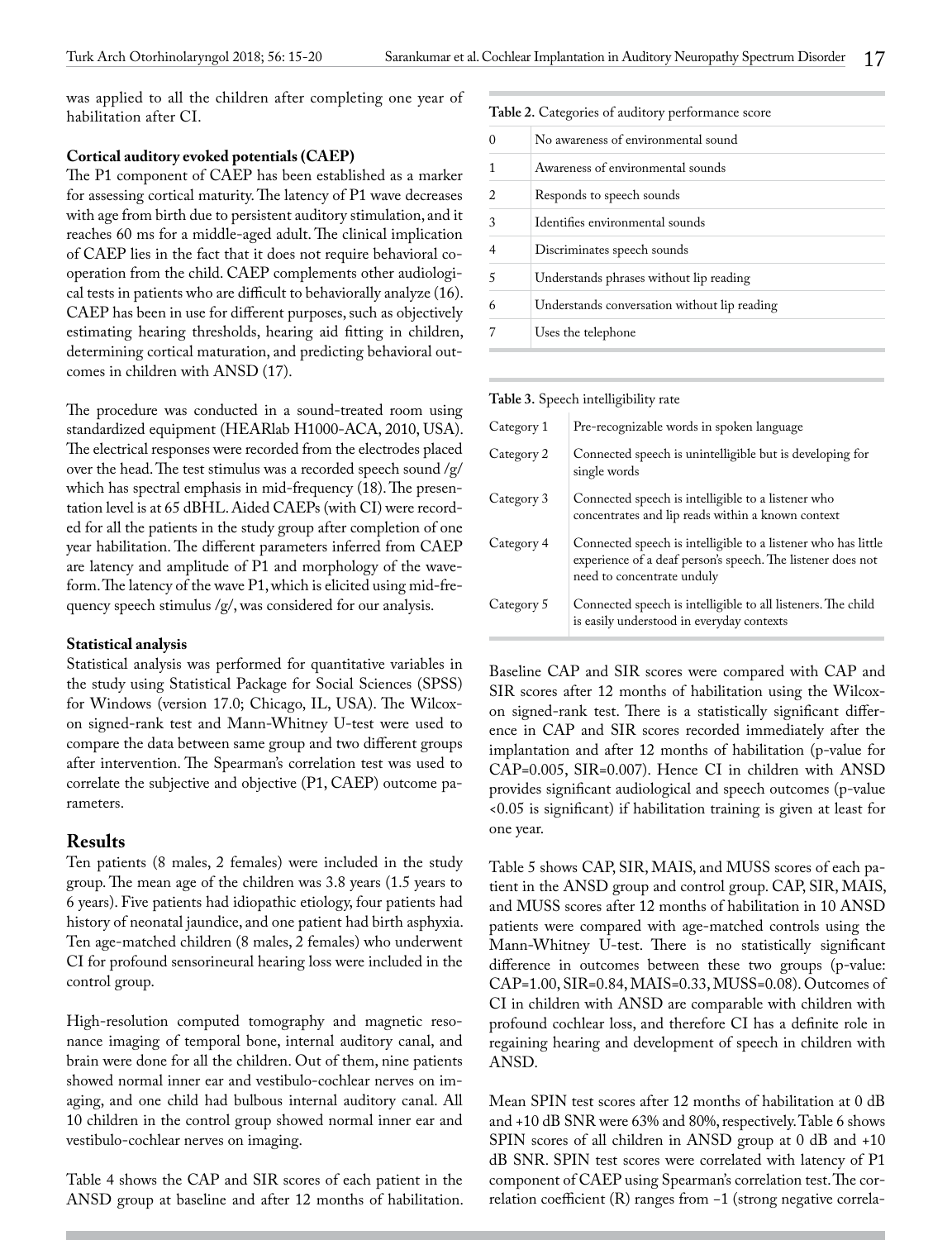| No. | <b>Baseline CAP</b> | <b>Baseline SIR</b> | CAP 12M        | <b>SIR 12M</b> |
|-----|---------------------|---------------------|----------------|----------------|
| 1.  | $\mathbf{0}$        | $\mathbf{1}$        | 5              | $\overline{2}$ |
| 2.  | $\theta$            | $\mathbf{1}$        | 5              | 5              |
| 3.  | 2                   | $\mathbf{1}$        | 5              | $\overline{4}$ |
| 4.  | $\theta$            | $\mathbf{1}$        | 5              | $\overline{4}$ |
| 5.  | 1                   | $\mathbf{1}$        | 5              | 3              |
| 6.  | 1                   | $\mathbf{1}$        | 5              | $\overline{4}$ |
| 7.  | 1                   | $\mathbf{1}$        | 5              | $\overline{4}$ |
| 8.  | 2                   | $\mathbf{1}$        | 6              | $\overline{4}$ |
| 9.  | 2                   | $\mathbf{1}$        | $\overline{4}$ | 2              |
| 10. | 0                   | 1                   | 5              | 1              |

**Table 4.** CAP and SIR scores in the ANSD group at baseline and at 12 months

**Table 6.** SPIN scores in children with ANSD at 12 months after CI with 0 dB and +10 dB SNR and latency of P1 wave in children with ANSD at 12 months after CI

| 65<br>1.<br>80<br>46<br>2.<br>70<br>85<br>58<br>3.<br>65<br>80<br>42<br>$\overline{4}$ .<br>90<br>52<br>70<br>5.<br>75<br>45<br>60<br>6.<br>85<br>65<br>48<br>7.<br>85<br>62<br>70 | No. | <b>SPIN Scores</b><br>0 dB SNR (in %) | <b>SPIN Scores</b><br>+10 dB SNR (in $%$ ) | P1 LATENCY (ms) |
|------------------------------------------------------------------------------------------------------------------------------------------------------------------------------------|-----|---------------------------------------|--------------------------------------------|-----------------|
|                                                                                                                                                                                    |     |                                       |                                            |                 |
|                                                                                                                                                                                    |     |                                       |                                            |                 |
|                                                                                                                                                                                    |     |                                       |                                            |                 |
|                                                                                                                                                                                    |     |                                       |                                            |                 |
|                                                                                                                                                                                    |     |                                       |                                            |                 |
|                                                                                                                                                                                    |     |                                       |                                            |                 |
|                                                                                                                                                                                    |     |                                       |                                            |                 |
| 8.<br>65<br>80<br>38                                                                                                                                                               |     |                                       |                                            |                 |
| 9.<br>50<br>65<br>132                                                                                                                                                              |     |                                       |                                            |                 |
| 55<br>75<br>10.<br>78                                                                                                                                                              |     |                                       |                                            |                 |

SPIN: speech perception in noise; ANSD: auditory neuropathy spectrum disorder; CI: cochlear implantation; dB: decibel; SNR: signal noise ratio; Ms: milliseconds

value for CAP, SIR, MAIS, and MUSS with P1 latency were-0.78, −0.29, −0.84, and −0.53, respectively. There is a strong negative correlation between P1 wave latency and outcomes scores. Auditory scores (CAP, MAIS) have a better correlation than the speech scores (SIR, MUSS) with latency of P1 wave. The latency of P1 wave of CAEP for each patient in the ANSD group is showed in Table 6.

#### **Discussion**

Cochlear implantation has revolutionized the treatment of children with profound sensorineural hearing loss. There are enough scientific data to show the benefits of hearing perception skills and speech language development in children with CI. However, there is no consensus yet on how and when children with ANSD achieve hearing and speech development and the factors affecting it. One study showed patients diagnosed as ANSD having progressive deterioration in speech identification scores (SIS) despite of good pure tone thresholds, which may be due to progressive neural degeneration or neural dys-synchrony (19). Our study shows that CI in ANSD children provides significant benefit in hearing perception and speech outcomes at one year. Also, the benefits in hearing and speech outcomes after CI in children with ANSD are comparable with children having profound cochlear loss. However, long-term benefit assessment in these children is needed to determine the progressive and sustained benefit of CI in children with ANSD.

In our study, one child who was performing well for six months had deteriorated at the end of first year. On evaluation, the child had significantly increased P1 latency when compared to others. Hence, long-term outcomes and performance in background noise have become a concern for cochlear implantation in children with ANSD. Stringent parameters, such as open-set word

ANSD: auditory neuropathy spectrum disorder; CAP: categories of auditory performance; SIR: speech intelligibility rate; 12M: after 12 months of habilitation

**Table 5.** CAP, SIR, MAIS, and MUSS scores at 12 months in the ANSD group and control group

|     | <b>ANSD Group</b> |                   |             |                    | <b>Control Group</b> |                   |                    |                    |
|-----|-------------------|-------------------|-------------|--------------------|----------------------|-------------------|--------------------|--------------------|
| No. | <b>CAP</b><br>12M | <b>SIR</b><br>12M | MAIS<br>12M | <b>MUSS</b><br>12M | <b>CAP</b><br>12M    | <b>SIR</b><br>12M | <b>MAIS</b><br>12M | <b>MUSS</b><br>12M |
| 1.  | 5                 | $\overline{2}$    | 36          | 21                 | 5                    | 3                 | 38                 | 32                 |
| 2.  | 5                 | 5                 | 34          | 29                 | 5                    | $\overline{4}$    | 40                 | 30                 |
| 3.  | 5                 | $\overline{4}$    | 36          | 24                 | 5                    | 3                 | 35                 | 24                 |
| 4.  | 5                 | $\overline{4}$    | 34          | 26                 | 5                    | $\overline{2}$    | 32                 | 24                 |
| 5.  | 5                 | 3                 | 36          | 24                 | 5                    | $\overline{4}$    | 36                 | 26                 |
| 6.  | 5                 | $\overline{4}$    | 39          | 22                 | 5                    | 3                 | 36                 | 24                 |
| 7.  | 5                 | $\overline{4}$    | 32          | 24                 | 6                    | 5                 | 36                 | 24                 |
| 8.  | 6                 | $\overline{4}$    | 38          | 32                 | $\overline{4}$       | $\overline{2}$    | 32                 | 25                 |
| 9.  | $\overline{4}$    | $\overline{2}$    | 31          | 12                 | 5                    | 3                 | 38                 | 33                 |
| 10. | 5                 | 1                 | 30          | 20                 | 5                    | $\overline{4}$    | 36                 | 28                 |

ANSD: auditory neuropathy spectrum disorder; CAP: categories of auditory performance; SIR: speech intelligibility rate; MAIS: meaningful auditory integration scale; MUSS: meaningful use of speech score; 12M: after 12 months of habilitation

tion) to +1 (strong positive correlation). There is no statistically significant correlation between P1 latency and SPIN scores at 0dB (R value −0.13) and +10dB (R value −0.09) SNR. Figure 1, 2 shows the correlation pattern for P1 latency and SPIN scores at 0dB SNR and +10dB SNR, respectively.

The latency of P1 wave of aided CAEP done at 12 months post habilitation using mid-frequency speech stimulus /g/ was analyzed. The mean P1 latency was 60.1 ms. The correlation between the P1 latency and CAP, SIR, MAIS, and MUSS scores of each child was calculated using Spearman's correlation. The R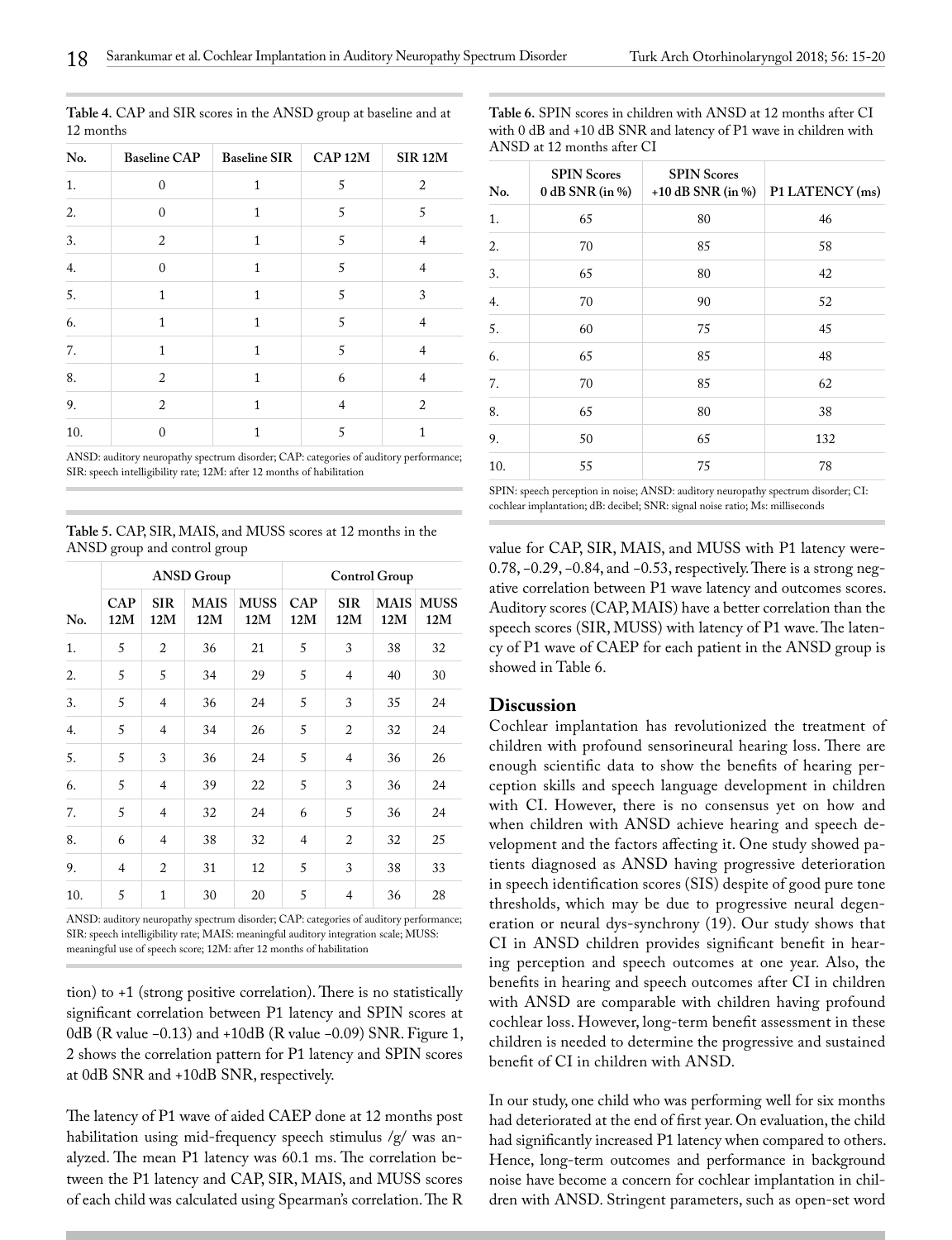

Figure 1. Correlation between latency of P1 of CAEP and Speech In Noise (SPIN) scores at 0 dB SNR



Figure 2. Correlation between latency of P1 of CAEP and Speech In Noise (SPIN) scores at +10 dB SNR

and sentence recognition tests, and the SPIN test, can identify the deficient areas to be focused in ANSD children undergoing cochlear implantation. Dorman et al. (20) showed that scores for hearing in noise test (HINT) in patients with profound sensorineural hearing loss who underwent CI were within +/− 1 standard deviation of mean scores of those with normal hearing. In our study, the SPIN test in 10 ANSD patients showed mean scores of 63% and 80% at 0 dB and +10 dB SNR, respectively.

The P1 component of CAEP reflects the auditory cortical maturity. The latency of P1 component of CAEP has a good negative correlation with hearing and speech scores (CAP, SIR, MAIS, and MUSS). CAEP can be used to complement these scores in after CI assessment in children with ANSD and will be very useful in situations where subjective evaluation is difficult. However, to know the true benefit of CI in ANSD, SPIN scores are to be compared between children with CI for profound cochlear loss and ANSD.

Auditory cortical maturity assessment is developing as a useful parameter after CI assessment. Guo et al. (21) showed a good correlation between Mandarin early speech perception scores and CAEP scores. Our study established a strong correlation between P1 latency and outcome assessment scores (CAP, SIR, MAIS, and MUSS). Subjective evaluations like different speech perception tests reflect the cortical maturity of an individual, whereas more objective evaluation like CAEP evades the inter-observer variability. Also assessing speech perception abilities in a very young child and children with autism, mental retardation, and other handicaps is very difficult. In these situations, CAEP can be used as a tool to assess cortical maturity for speech perception. Alvarenga et al. (22) also proved in his study that latency of P1 component correlated to the period of auditory deprivation, and it also served as the predictor of speech perception performance of children with CI. A comprehensive analysis of P1 wave of CAEP for speech stimulus covering all frequencies and correlating it with SPIN word and sentence tests would give us a clear picture in analyzing the benefit of CI in patients with ANSD. Such detailed analysis would be practically applicable in daily life.

The limitations of our study are a small sample size and short duration of follow-up. SPIN was not conducted for children with profound sensorineural hearing loss (control group) who underwent CI.

### **Conclusion**

Cochlear implantation in children with ANSD, in spite of showing variable outcomes, has benefited the patients, and the results were comparable to those in children with profound sensorineural hearing loss. Our study also emphasized the statistically significant benefit for CI in children with ANSD. The gray areas to focus in outcomes evaluation after CI in ANSD are assessing the long-term benefits and SPIN with a large sample size. CAEP is a useful tool in objectively assessing cortical maturity in children with ANSD after CI. The need for extended habilitation training in ANSD and its benefits should be focused on in future studies.

**Ethics Committee Approval:** Ethics committee approval was received for this study from the ethics committee of Madras Otorhinolaryngology Research Foundation (Ref No: MERF/EC-JUL.15/03).

**Informed Consent:** Written informed consent was obtained from patients' parents who participated in this study.

**Peer-review:** Externally peer-reviewed.

**Author Contributions:** Concept - T.S., S.V.A.; Design - T.S., S.G.; Supervision - S.G., A.K., N.C.; Resources - N.C., M.K.; Materials - S.V.A., A.K., M.K.; Data Collection and/or Processing - T.S., N.C., A.K.; Analysis and/or Interpretation - S.V.A., T.S.; Literature Review - T.S., N.C.; Writing Manuscript - S.G., T.S., S.V.A.; Critical Review - M.K., T.S., S.V.A., S.G., N.C., A.K.